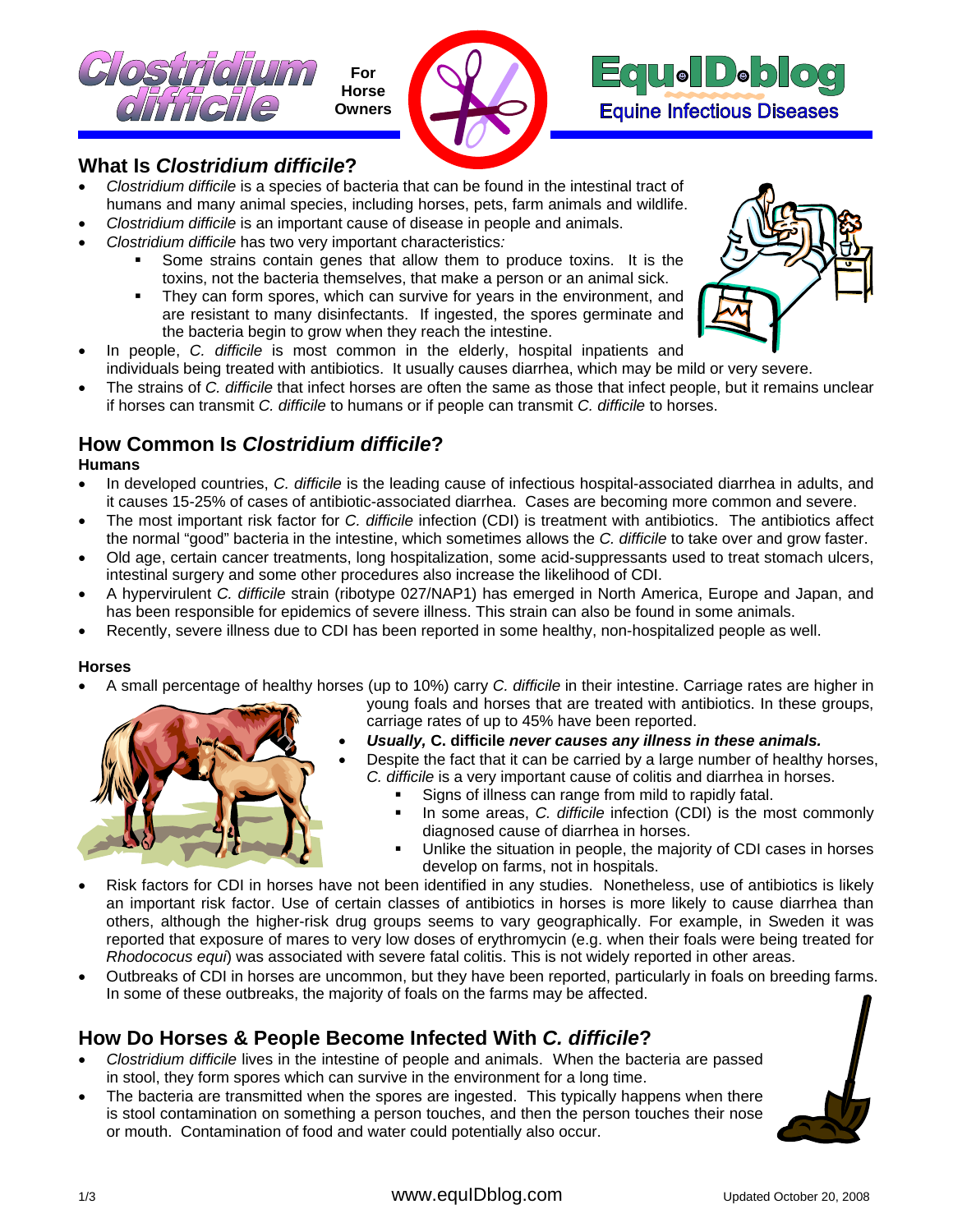

- Most horses probably become infected by ingesting *C. difficile* spores from the environment.
- It is unclear if *C. difficile* can be transmitted from horses to people. The types of *C. difficile* found in horses are often the same as those found in people. So it makes sense that *C. difficile* could *potentially* be transmitted between people and animals, but there is still no conclusive proof.
- For now, it is best to err on the side of caution and consider *C. difficile* transmissible between horses and people until proven otherwise.

### **What Happens If A Person Or Animal Gets** *Clostridium difficile* **Infection (CDI)?**



**Humans**: In people, CDI may cause no illness at all, or anywhere from very mild to very severe diarrhea. Additional complications can also occur, particularly in people who are already sick for another reason. In some cases the disease can be fatal.

**Horses**: The vast majority of horses that carry *C. difficile* in their intestine do not become ill. However, disease can occur and it can be very severe. One study reported a mortality rate of 42% of horses with CDI, but later studies reported lower mortality rates. It is unclear whether horses with CDI are more likely to die compared to horses with diarrhea due to other causes, such as *Salmonella*. Regardless, aggressive therapy is usually needed, treatment can be very expensive, and complications such as laminitis may occur.

### **How is** *Clostridium difficile* **Infection Diagnosed?**

In horses and people, CDI is diagnosed by testing the stool for the toxins that are produced by the bacteria. Just finding *C. difficile* (by culturing the stool, for example) does not mean that it is causing a problem, because not all strains are able to produce toxins and some horses carry *C. difficile* without any problems. Detecting the toxins themselves is the key. *Testing animals that do not have diarrhea for* **C. difficile** *is not recommended.*  Molecular tests (PCR) for detection of toxin producing strains of *C. difficile* are available in some areas, but these have not been validated for use in horses. Considering that up to 10% of healthy horses can carry *C. difficile* strains capable of producing toxins, it is unclear if this type of testing is useful. It is not recommended at this time.

## **How is** *Clostridium difficile* **Infection Treated?**

- **In humans**, many cases of CDI are caused by treatment with antibiotics for some other infection. In mild cases, the diarrhea may resolve with no additional specific treatment. In severe cases, specific antibiotics may be needed to control the *C. difficile*. Probiotics are not considered effective for treatment of CDI in humans.
- Some mild cases of CDI **in horses** resolve without additional antibiotics. However, in more severe cases, aggressive treatment may be required, which may include large volumes of intravenous fluids, antiinflammatory medications and even plasma transfusions. Referral to an equine hospital may be required. Some horses with CDI deteriorate so rapidly that they may die within 24 hours of the first signs of illness.
- There is no vaccine available for *C. difficile* for any species.
- *If your horse develops diarrhea while being treated with antibiotics, tell your veterinarian right away. However, it is very important that you only stop or change the medication you are giving to your horse if you are told to do so by your veterinarian.* Otherwise the infection for which the antibiotics were originally prescribed may get worse.

## **What Do I Do If My Horse Is Diagnosed With** *Clostridium difficile* **infection?**

Intestinal CDI in horses is only diagnosed in animals that have diarrhea. The following recommendations apply to **any horse with diarrhea**, whether the cause is CDI, Salmonella, another pathogen or unknown.

- **Wash Your Hands!!!**: Wash your hands with soap and running water after handling your horse, and especially before handling food or touching things in the kitchen.
	- Alcohol-based hand sanitizers are unlikely to kill *C. difficile* spores, so ideally you should wash with soap and water instead.
- **Isolate the Affected Horse**: Keep the horse in a low-traffic area and as far away as possible from other horses. Do not allow other animals to come in contact with the horse (directly or indirectly), or to use the same pastures or paddocks.